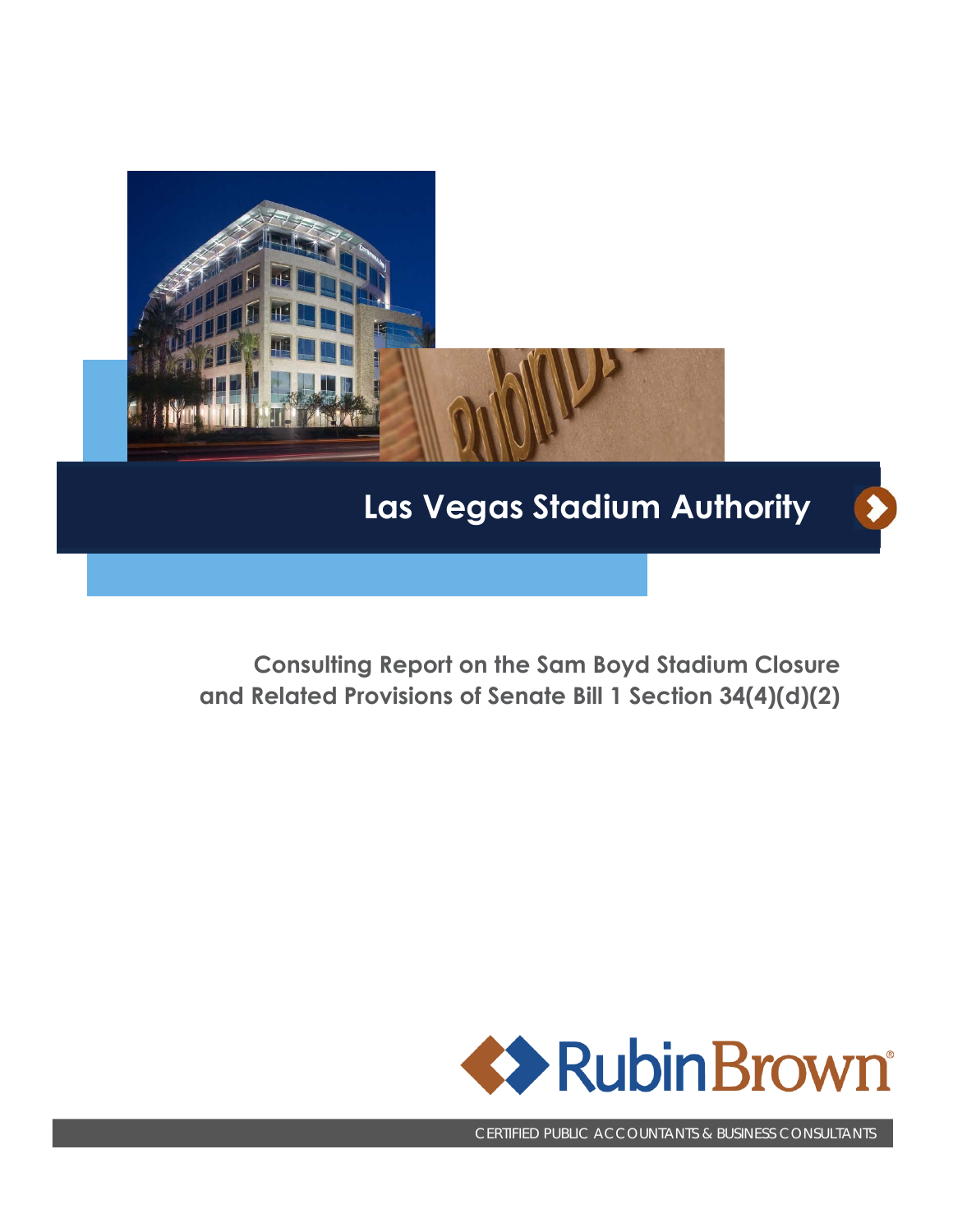# **CONSULTING REPORT ON THE SAM BOYD STADIUM CLOSURE AND RELATED PROVISIONS OF SENATE BILL 1 SECTION 34(4)(d)(2)**

# **TABLE OF CONTENTS**

| Letter from RubinBrown LLP                          | 1           |
|-----------------------------------------------------|-------------|
| <b>Project Objective</b>                            | $\mathbf 2$ |
| <b>Overall Recommendation</b>                       | $\mathbf 2$ |
| <b>Background</b>                                   | $\mathbf 2$ |
| Key Provisions within Senate Bill 1                 | 4           |
| <b>UNLV's Historical Income</b>                     |             |
| from Sam Boyd Stadium                               | 5           |
| <b>RubinBrown's Recommendation of the Base Year</b> | 8           |
| <b>Concluding Summary</b>                           | 13          |
|                                                     |             |

### **APPENDICES**

| Appendix A: Section 34(4)(d) of Senate Bill 1 |    |
|-----------------------------------------------|----|
| from Nevada's 30th Special Session (2016)     | 14 |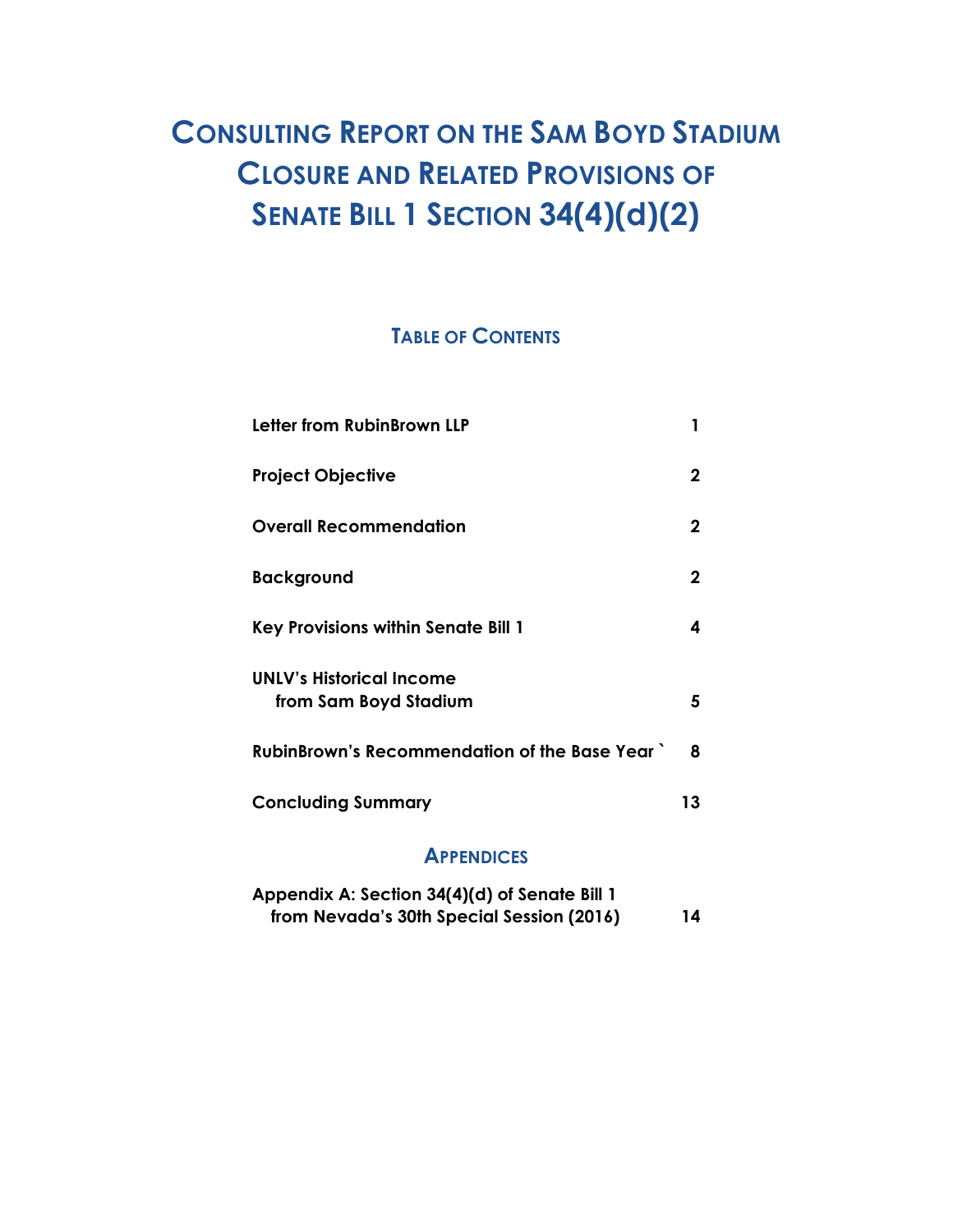

10801 W Charleston Blvd Suite 300 Las Vegas, NV 89135

 $T: 702.415.2112$ E: info@rubinbrown.com www.RubinBrown.com

CERTIFIED PUBLIC ACCOUNTANTS & BUSINESS CONSULTANTS

January 6, 2022

Las Vegas Stadium Authority c/o Applied Analysis 6385 S. Rainbow Blvd. STE 105 Las Vegas, NV 89118

Dear Board Members:

We have completed our consulting project relating to the closure of Sam Boyd Stadium and the related provisions within Senate Bill 1 Section 34(4)(d)(2). This project included an analysis of the net income generated from the operation of Sam Boyd Stadium, prior to the opening of Allegiant Stadium and resulted in our recommendation that Fiscal Year 2016 be utilized as the Base Year, as defined within Senate Bill 1 Section 34(4)(d). Our recommendation of using Fiscal Year 2016 as the Base Year is based on the following:

- 1. Fiscal Year 2020 being excluded from consideration as it was adversely impacted by the COVID-19 pandemic;
- 2. Subsequent to the public's knowledge of Senate Bill 1 (October 2016), there was a decline in non-football related other events hosted at Sam Boyd Stadium, which adversely impacted the net income generated by Sam Boyd Stadium; and
- 3. The net income generated by Sam Boyd Stadium in Fiscal Year 2016 was the most representative when analyzing the historical data.

Our engagement was conducted in accordance with the Statements on Standards for Consulting Services as promulgated by the American Institute of Certified Public Accountants and was not an audit or examination. Accordingly, we have not expressed an opinion on the information provided. In addition, the engagement did not include a detailed audit of transactions that would be required to discover fraud, defalcations or other irregularities.

The accompanying report includes the objectives, background, a summary of provisions from Senate Bill 1, our evaluation of the information provided, and our recommendation for the Board of Directors. This report is intended for the information and use of the Las Vegas Stadium Authority's Board of Directors in their determination of a Base Year, as required of the Board of Directors under Section  $34(4)(d)(2)$  of Senate Bill 1, passed within the  $30<sup>th</sup>$  Special Session (2016). This report is not intended and should not be used by anyone other than the Las Vegas Stadium Authority's Board of Directors.

We would like to express our gratitude to all individuals involved with this project. Each person involved was accessible and responsive to our requests for information.

Sincerely,

KulinBrown LLP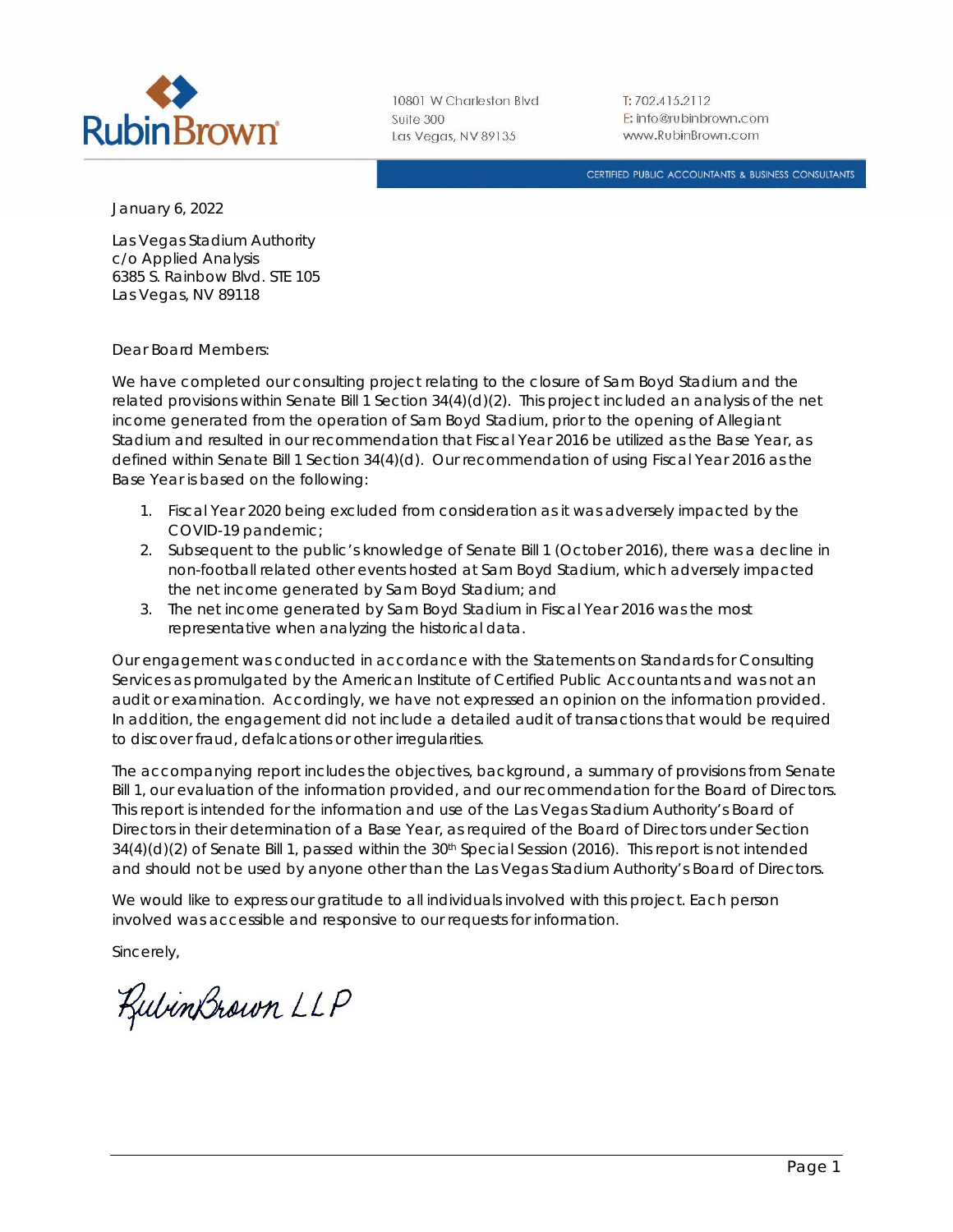# **Project Objective**

The objective of our project was to assist the Las Vegas Stadium Authority's (LVSA) Board of Directors in identifying the Base Year that provides the most representative fiscal year net income generated by the University Nevada Las Vegas's (UNLV or the University) operation of Sam Boyd Stadium before the Allegiant Stadium project opened to the public. The need for determining the Base Year is established within the provisions of Senate Bill 1 Section 34(d)(4), which allows UNLV to recover losses sustained from the opening of Allegiant Stadium and concurrent closure of Sam Boyd Stadium.

The project scope included obtaining schedules from the University that detailed the net income generated by Sam Boyd Stadium, analyzing the information being provided, and providing our professional recommendation to the Las Vegas Stadium Authority's Board of Directors. The accuracy of the information being provided and the components included in computing Sam Boyd Stadium's net income was the responsibility of UNLV.

## **Overall Recommendation**

Within the section titled, *"RubinBrown's Considerations of the Base Year,"* we have provided the Las Vegas Stadium Authority Board of Directors with our detailed professional observations and recommendation for their final consideration. In summary, we have recommended that the Fiscal Year ended June 30, 2016, be utilized as the Base Year for purposes of applying the provisions of Senate Bill 1 Section 34(4)(d). Our recommendation is based on the conclusion that Fiscal Year 2016 was the most representative of the net income generated from the operation of Sam Boyd Stadium prior to the opening of Allegiant Stadium. If adopted, this recommendation would result in Sam Boyd Stadium's Base Year net income equaling \$5.0 million.

## **Background**

On January 4, 2016, the Oakland Raiders (Raiders), St. Louis Rams (Rams), and San Diego Chargers (Chargers) filed paperwork with the National Football League (NFL), requesting permission to relocate from their respective home markets to Los Angeles, California. On January 12, 2016, the Raiders-Chargers plan for a Los Angeles stadium was officially backed by the NFL relocation committee. Later that day, the NFL Ownership voted against the relocation committee's recommendation and approved the Rams relocation and stadium plans. With the approval of the Rams stadium and relocation, the NFL ownership also provided the Chargers with the option to relocate to Los Angeles, under the condition they also play in the Rams stadium. The Raiders were provided a secondary option to do the same, in the event the Chargers did not take the option to relocate.1 The Chargers ultimately agreed to take the first option available2, which allowed the Raiders to look at alternative options that did not include two NFL teams in one city and one stadium. Between January 2016 and April 2016, there were several rumored landing spots for the Raiders, with Las Vegas being one of the rumored cities.3

 $\overline{a}$ <sup>1</sup> National Football League. (March 27, 2017). *Raiders relocation to Las Vegas: Timeline of events.* https://www.nfl.com/news/raiders-<br>relocation-to-las-vegas-timeline-of-events-0ap3000000795415

<sup>&</sup>lt;sup>2</sup> National Football League. (January 12, 2017). Letter from Dean Spanos on Chargers relocating team. https://www.nfl.com/news/letter-from-dean-spanos-on-chargers-relocating-team-0ap3000000773188 3 Las Vegas Review-Journal. (October 14, 2016). *Timeline of Raiders move to L.A. and later proposed moves.* 

https://www.reviewjournal.com/sports/raiders-nfl/timeline-of-raiders-move-to-l-a-and-later-proposed-moves/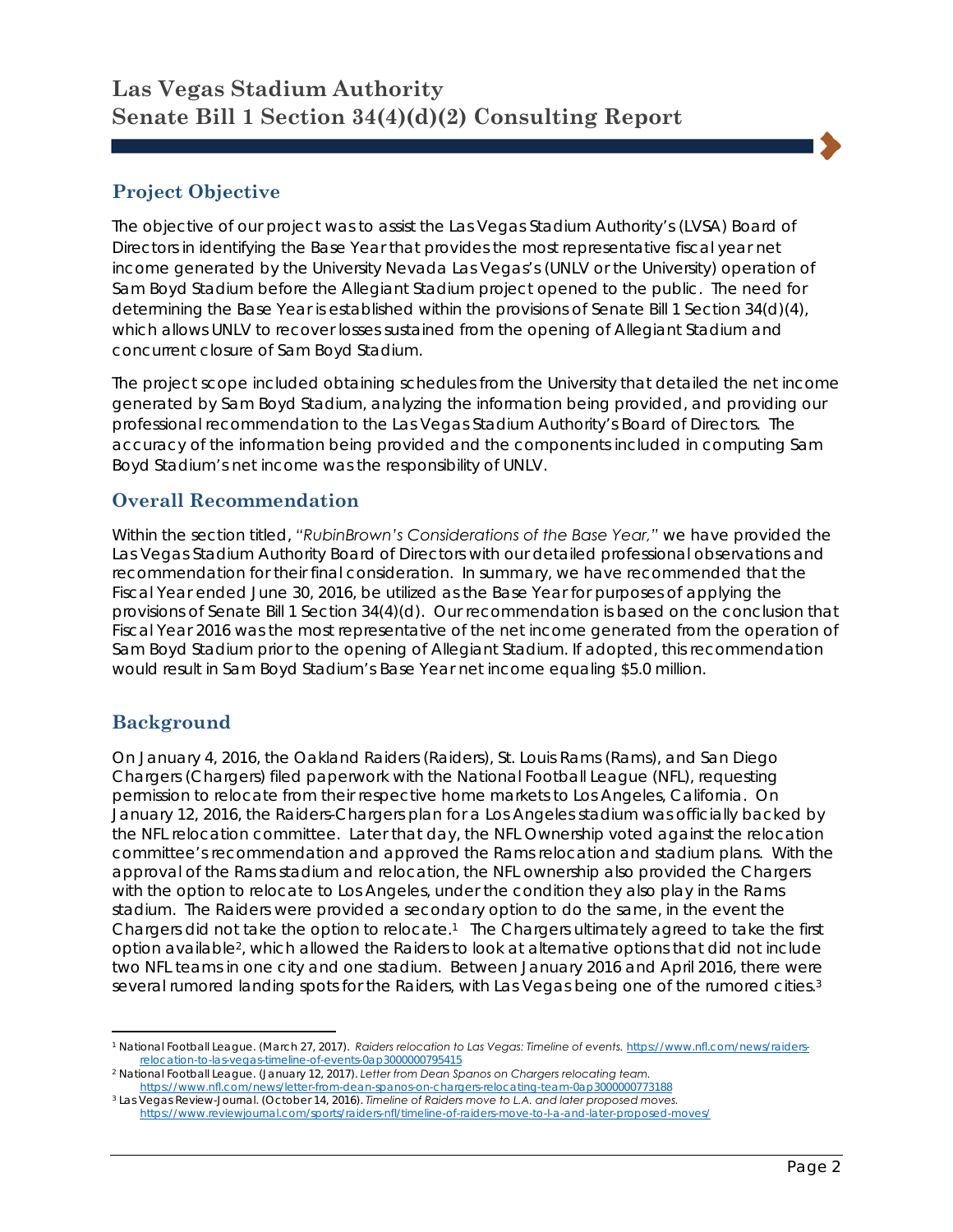After having the opportunity to see what the Southern Nevada community could offer, the Raiders owner, Mark Davis, announced his desire to relocate to Las Vegas on April 28, 2016, and committed \$500 million towards the construction of a new NFL caliber stadium in Southern Nevada.4

To support the Raiders effort to bring the NFL and professional sports to Nevada, the Nevada State Legislature convened the 30<sup>th</sup> Special Session in October 2016. The purpose of the 30<sup>th</sup> Special Session was to pass legislation that allowed for the creation of a public-private partnership to construct a NFL stadium in Clark County, Nevada.<sup>5</sup> During the 30<sup>th</sup> Special Session, the legislature passed Senate Bill 1 (SB 1), which provided the pathway for the development of what is now known as Allegiant Stadium. SB 1 was passed by the Senate on October 11, 2016, and the Assembly on October 14, 2016. On October 17, 2016, the Governor approved SB 1.6 Under the provisions of SB 1, the Clark County Stadium Authority, publically referred to as the Las Vegas Stadium Authority or LVSA, was immediately formed. The LVSA Board of Directors held their first meeting on December 5, 2016.7

During the March 2017 ownership meetings, the NFL took up the topic of the Raiders request for relocation to Las Vegas and on March 27, 2017, the NFL Ownership officially approved the Raiders request to relocate from Oakland, California to Las Vegas, Nevada. The relocation was approved in a 31 – 1 vote, with the Miami Dolphins owner being the only owner to vote against relocation.8 Subsequent to the NFL's approval of the Raiders relocation, the public message within Las Vegas was that a NFL Stadium would be constructed in earnest. On November 13, 2017, construction of Allegiant Stadium officially began with the targeted completion date being prior to the start of the 2020 NFL Season.9

Under the conditions set forth within Section 29(3)(g) of SB 1, the University of Nevada Las Vegas's (UNLV) Football Team is to be provided sufficient access to Allegiant Stadium for all of their home games. In exchange for access to Allegiant Stadium, UNLV agreed to close Sam Boyd Stadium, as Section 34(4)(d) of SB 1 provides UNLV with the opportunity to receive up to \$3.5 million in lost income from the closure of Sam Boyd Stadium, for a period not to extend beyond 10 years.

On July 30, 2020, Allegiant Stadium was considered substantially completed after receiving a temporary certificate of occupancy.10 With the certificate of occupancy being issued to Allegiant Stadium, Sam Boyd Stadium was considered effectively closed.11

 $\overline{\phantom{a}}$ 

<sup>4</sup> Las Vegas Sun. (April 28, 2016). *Raiders owner willing to spend \$500 million on move to Las Vegas.*

https://lasvegassun.com/news/2016/apr/28/hoping-to-attract-raiders-stadium-backers-go-befor/<br>5 State of Nevada Executive Department. (October 11, 2016). A Proclamation by Governor Brian Sandoval to Convene a Special Sessio *the Nevada State Legislature.* Retrieved from https://www.leg.state.nv.us/Session/30th2016Special/

<sup>6</sup> Nevada Legislature. *Final Volume Nevada Legislature at Carson City Thirtieth Special Session 2016: Senate History. Retrieved from https://www.leg.state.nv.us/App/NELIS/REL/30th2016Special/Histories.* 

<sup>7</sup> Las Vegas Stadium Authority. (December 5, 2016). *Board Meeting.* Retrieved from

http://www.lvstadiumauthority.com/meetings/index.php?mtgID=5. 8 Rosenthal, G. (March 27, 20217). *NFL owners approve Raiders' move to Las Vegas.* National Football League.

https://www.nfl.com/news/nfl-owners-approve-raiders-move-to-las-vegas-0ap3000000795413 9 National Football League. (November 13, 2017). *Raiders break ground on new stadium in Las Vegas.* https://www.nfl.com/news/raiders-

<sup>&</sup>lt;sup>10</sup> Las Vegas Raiders. (July 31, 2020). Construction of Allegiant Stadium achieves Certificate of Occupancy. https://www.raiders.com/news/construction-of-allegiant-stadium-achieves-certificate-of-occupancy 11 Kantowski, R. (January 9, 2021). Sam Boyd Stadium's long farewell nearing end. Las Vegas Review-Journal.

https://www.reviewjournal.com/sports/unlv/sam-boyd-stadiums-long-farewell-nearing-end-2246963/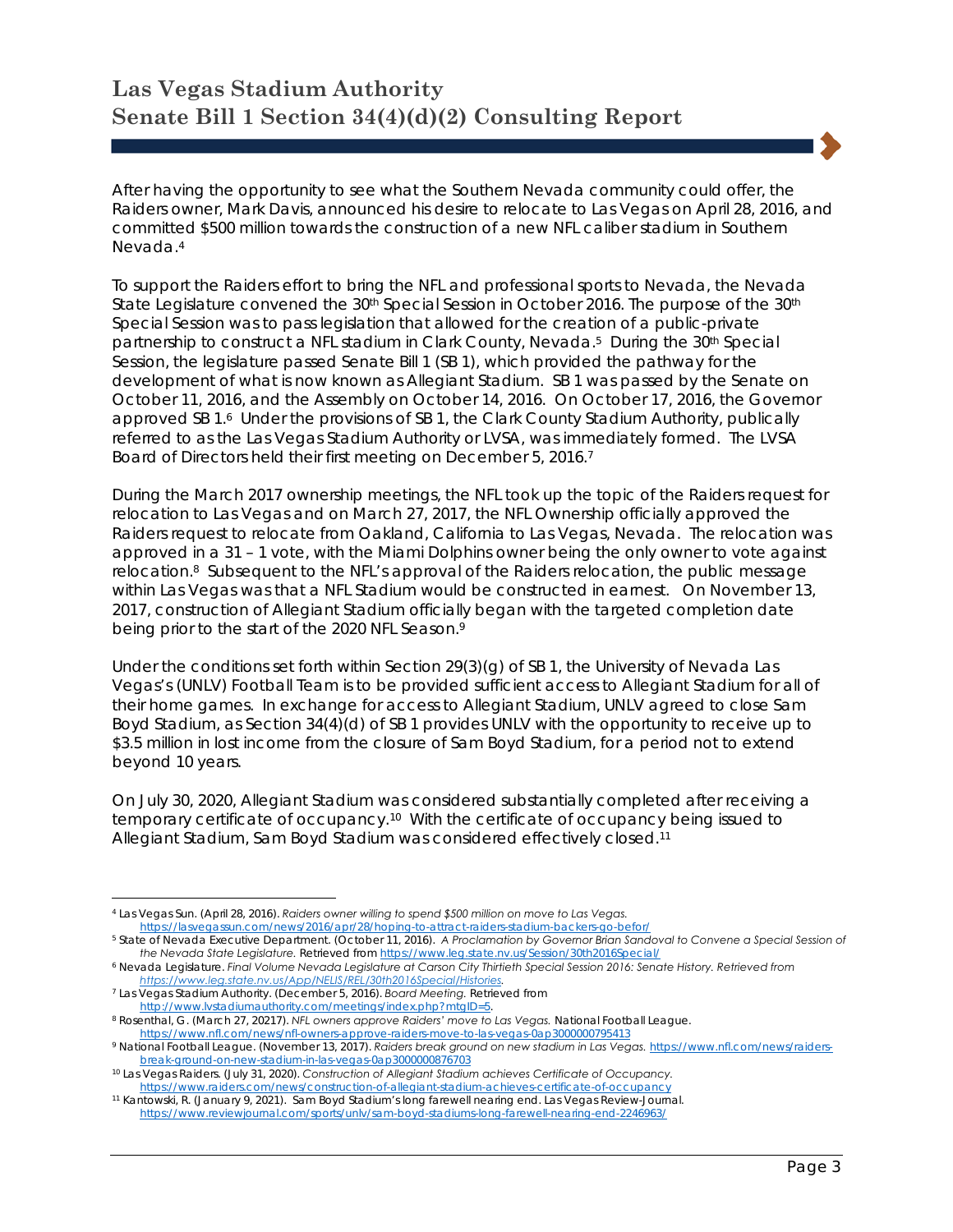## **Key Provisions within Senate Bill 1**

Section 34 of SB 1 defines how proceeds of the tax imposed by SB 1 are to be distributed and utilized. Within Sub-Part 4(d) of Section 34, the Board of Directors is required to determine the amount "necessary to compensate the University for the loss of net income as a result of the operation of… [Allegiant] stadium." Section 34(4)(d) has been included in its entirety as an appendix to this report.

The following provides a summary of the provisions.

- UNLV is entitled to receive money from the stadium tax account to compensate UNLV for the loss in net income from the closure of Sam Boyd Stadium;
- UNLV's ability to receive money from the stadium tax account will begin in the first fiscal year when both Allegiant Stadium is open to the public and Sam Boyd Stadium ceases operations and extend for a period of 10 years;
- The amount determined necessary to compensate the University for any loss in net income shall not exceed \$3.5 million in any given fiscal year;
- The amount to be paid to the University shall consider both the loss of net income from football and other events hosted at Sam Boyd Stadium and any increase in net income from the use of Allegiant Stadium;
- The loss in net income will be based upon computing a change in net income that utilizes a Base Year that is mutually agreed-upon by the Board of Directors and UNLV;
- The Base Year for calculating changes in net income shall not be earlier than the Fiscal Year 2015 – 2016, which ended on June 30, 2016;
- If there are insufficient proceeds to make a payment due, the amount due is to be carried forward until such a time that there are sufficient proceeds; and
- Any proceeds carried forward shall not accrue interest.

From the provisions set forth in SB 1, it is our understanding that the formula used to compute future tax proceeds payable to UNLV is as follows:

#### *Annual Payment is equal to the lessor of either (a) \$3.5 million or (b) Base Year Sam Boyd Stadium Net Income from both Football and Non-Football Events minus Current Year Net Income from the Use of Allegiant Stadium*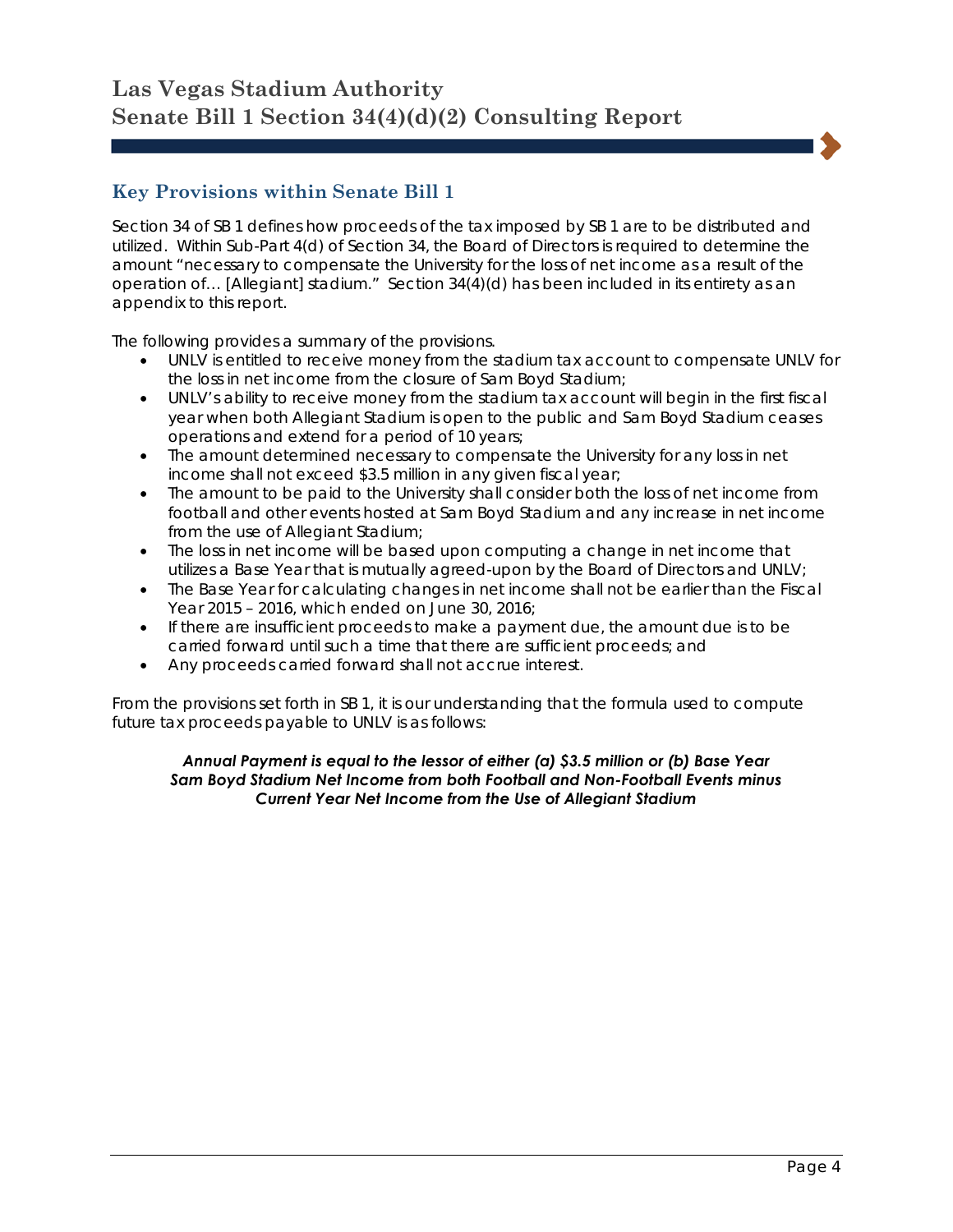### **UNLV's Historical Net Income from Sam Boyd Stadium**

The following provides a summary of the historical net income UNLV generated from the operations of the Sam Boyd Stadium for fiscal years ending on June 30.

|                               |                 | <b>Displayed for Historical Context</b> |                  | Eligible Fiscal Years for Selection as the Base Year |            |             |                  |                  |  |
|-------------------------------|-----------------|-----------------------------------------|------------------|------------------------------------------------------|------------|-------------|------------------|------------------|--|
|                               | FY 2013         | FY 2014                                 |                  | FY 2016<br>FY 2017                                   |            | FY 2018     | FY 2019          | FY 2020          |  |
| Revenues                      |                 |                                         |                  |                                                      |            |             |                  |                  |  |
| <b>Football Revenues</b>      | 2.492.124<br>\$ | 2,744,539<br>\$                         | 2,406,635<br>\$. | 3,328,271<br>S                                       | 2,903,279  | 3,004,324   | 2,748,574<br>\$. | 3,729,286<br>\$. |  |
| Other Event Revenues          | 5,199,182       | 5,194,606                               | 5,466,181        | 4,632,411                                            | 4,642,173  | 4,100,998   | 4,399,855        | 1,758,897        |  |
| <b>Total Revenues</b>         | 7,691,306       | 7,939,145                               | 7,872,816        | 7,960,682                                            | 7,545,452  | 7,105,322   | 7.148.429        | 5,488,183        |  |
|                               |                 |                                         |                  |                                                      |            |             |                  |                  |  |
| Expenses                      |                 |                                         |                  |                                                      |            |             |                  |                  |  |
| <b>Event Related Expenses</b> | 512.783         | 642.476                                 | 692.578          | 724.025                                              | 594.009    | 635.949     | 459.721          | 302,384          |  |
| Maintenance                   | 261,752         | 336.555                                 | 223.413          | 276.268                                              | 176.750    | 380.188     | 471.760          | 375.221          |  |
| <b>Utilities</b>              | 608.340         | 502.058                                 | 507.877          | 433.103                                              | 500.196    | 683.256     | 454.665          | 589.795          |  |
| General & Administrative      | 1.221.089       | 1.356.430                               | 1,706,221        | 1,524,555                                            | 1.696.700  | 1.480.780   | 1.546.452        | 1,556,033        |  |
| <b>Total Expenses</b>         | 2.603.964       | 2.837.519                               | 3.130.089        | 2.957.951                                            | 2.967.655  | 3.180.173   | 2.932.598        | 2.823.433        |  |
|                               |                 |                                         |                  |                                                      |            |             |                  |                  |  |
| Net Income                    | \$5.087.342     | \$5.101.626                             | S 4.742.727      | \$5,002,731                                          | S4.577.797 | \$3.925.149 | \$4,215,831      | \$2.664.750      |  |

### *Figure 1: Net Income from the Operation of Sam Boyd Stadium by Fiscal Year*

The table in Figure 1 presents information going back to the Fiscal Year July 1, 2012 – June 30, 2013, which is three years prior to the first eligible fiscal year (FY 2015 – 2016), as stipulated by Senate Bill 1 Section 34(4)(d)(2)(ii). The table concludes with Fiscal Year 2020, as this was the last full-year of operations for Sam Boyd Stadium, as Allegiant Stadium officially achieved its certificate of occupancy on July 30, 2020, which occurred during Fiscal Year 2021. While Fiscal Year 2020 was included within this table, it was ultimately excluded from our consideration based on the adverse impacts of the COVID-19 pandemic. The adverse impacts of the COVID-19 pandemic are discussed further on page 8 of this report.

The elements included within historical net income include the following items:

#### **Revenues:**

- Ticket Revenue
- Club Seating & Suite Revenue
- Catering (Net of Costs of Goods Sold)
- Concessions (Net of Costs of Goods Sold)
- **Merchandise**
- Parking

#### **Expenses:**

- Event Related Expenses
	- o Game Day Expenses
		- o Salaries & Wages for Stadium Personnel
		- o Facility Charges
	- o Security
	- o Ticket Fees
- **Maintenance**
- Utilities
- General and Administrative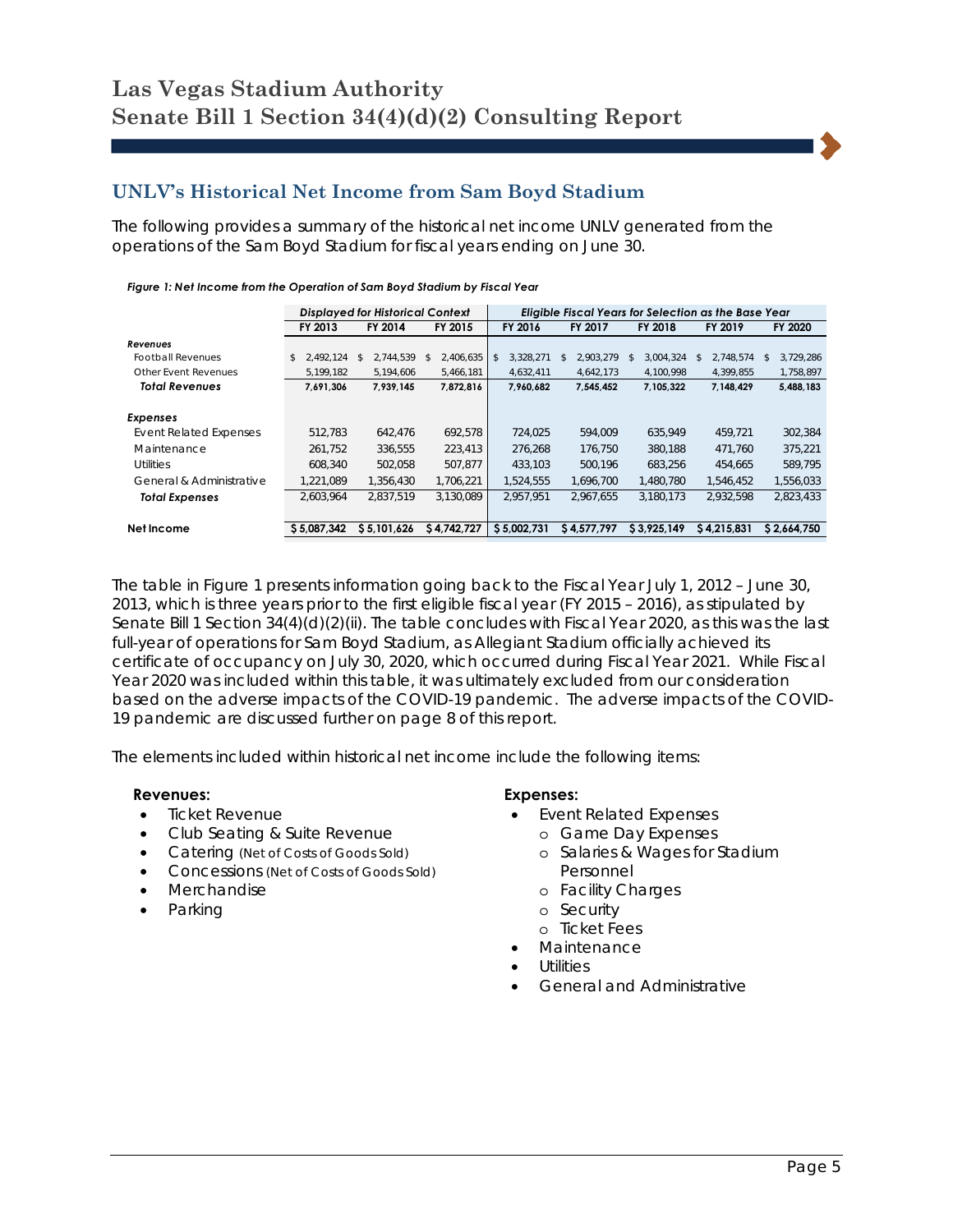As a part of our work we considered the information provided by UNLV and performed the following analysis and testing of this information:

1. Obtained the historical financial results of the net income generated from football and non-football operations and agreed the information to UNLV's financial records;

*We obtained the detailed schedules summarizing the net income and expenses for each football and non-football event occurring between Fiscal Years 2013 and 2019.* 

- *For the football revenues, we reconciled the amounts reported on the UNLV Athletic Department's annual NCAA Agreed-Upon Procedure Reports. Within the NCAA Agreed-Upon Procedure Reports we reviewed each line item to understand the nature of the revenues and expenses being reported and substantiated that only Sam Boyd Stadium revenues were being utilized for our analysis.*
- *For the non-football event revenues, we agreed the details provided to the University's underlying financial records and agreed the revenues reported to the individual event settlement sheets.*
- *For the Sam Boyd Stadium expenses we agreed the details included in the computation to the associated Sam Boyd Stadium programs maintained with the University System's chart of accounts, which are incorporated in the overall financial statement audit process. We then specifically traced individual expenses incurred by Sam Boyd Stadium to the overall University's financial statements. The specific program included PG00268 SBS Event Services; PG01432 SBS Facility Operations; PG08122 SBS Back of House; and PG08497 SBS Facility Support.*
- 2. Met with UNLV representatives to discuss the financial information provided to understand how the schedules were prepared, where the information originated from, and what assumptions were used in compiling this information;

*We met with UNLV representatives throughout the project to discuss the information that was being used to compile the schedules. The meetings occurred on August 3, 2020, April 15, 2021, May 25, 2021, July 2, 2021, September 1, 2021, November 2, 2021, November 9, 2021, and November 18, 2021. During these meetings we noted the following key assumptions were made:* 

- *The football revenues and expenses were isolated to stadium related sources. Specifically, non-stadium related items such as football coach salaries, player scholarships, uniform expenses, and conference media rights revenue were excluded from the analysis, as these items were unrelated to the operation of Sam Boyd Stadium.*
- *The special event analysis was focused on event related expenses leading up to hosting an event and the cost incurred on the day of the event.*
- *General overhead expenses associated with maintaining the general care of the facility (i.e. utilities and maintenance) were included in the analysis.*
- *As asserted to by the University's representatives, the concession and catering revenues included within the University's detailed schedules are being reported on a net basis, after factoring in cost of goods sold.*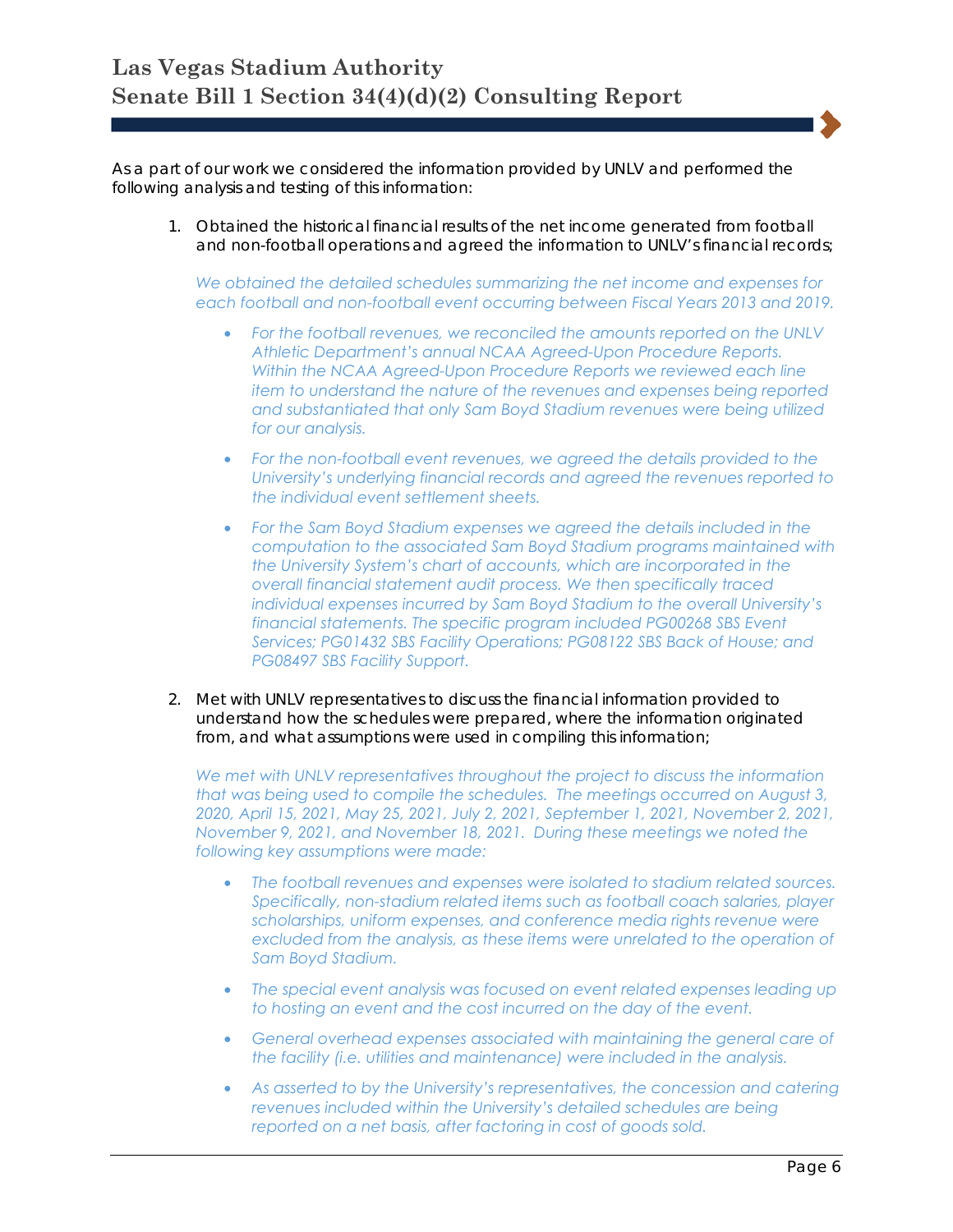3. Mathematically tested the accuracy of the summarized information provided;

*We evaluated the clerical accuracy of the University's sub-schedules that were used to create the Figure 1 and noted no mathematical errors or formula logic errors.* 

4. Verified the underlying financial records are included within the scope of UNLV's overall financial statement audit and compliance procedures;

*As noted within item 1, we verified the information was being included in the scope of the UNLV's financial statement audit and NCAA compliance procedures.* 

5. Traced a sample of events back to supporting documentation to verify the information was supported by detailed documentation; and

*For each year, we selected one football game and one special event for testing.*  We agreed the detail included within the University's sub-schedules to the supporting *documentation.* 

6. Provided UNLV with considerations for adjustments and modifications to their prepared calculations based on the results of our evaluation.

*Throughout the project, we had an open dialog with the UNLV representatives to discuss the information provided, our observations, and considerations. Through this process, both our team and UNLV's team gained consensus on the final schedules utilized to compile the information presented within this report.*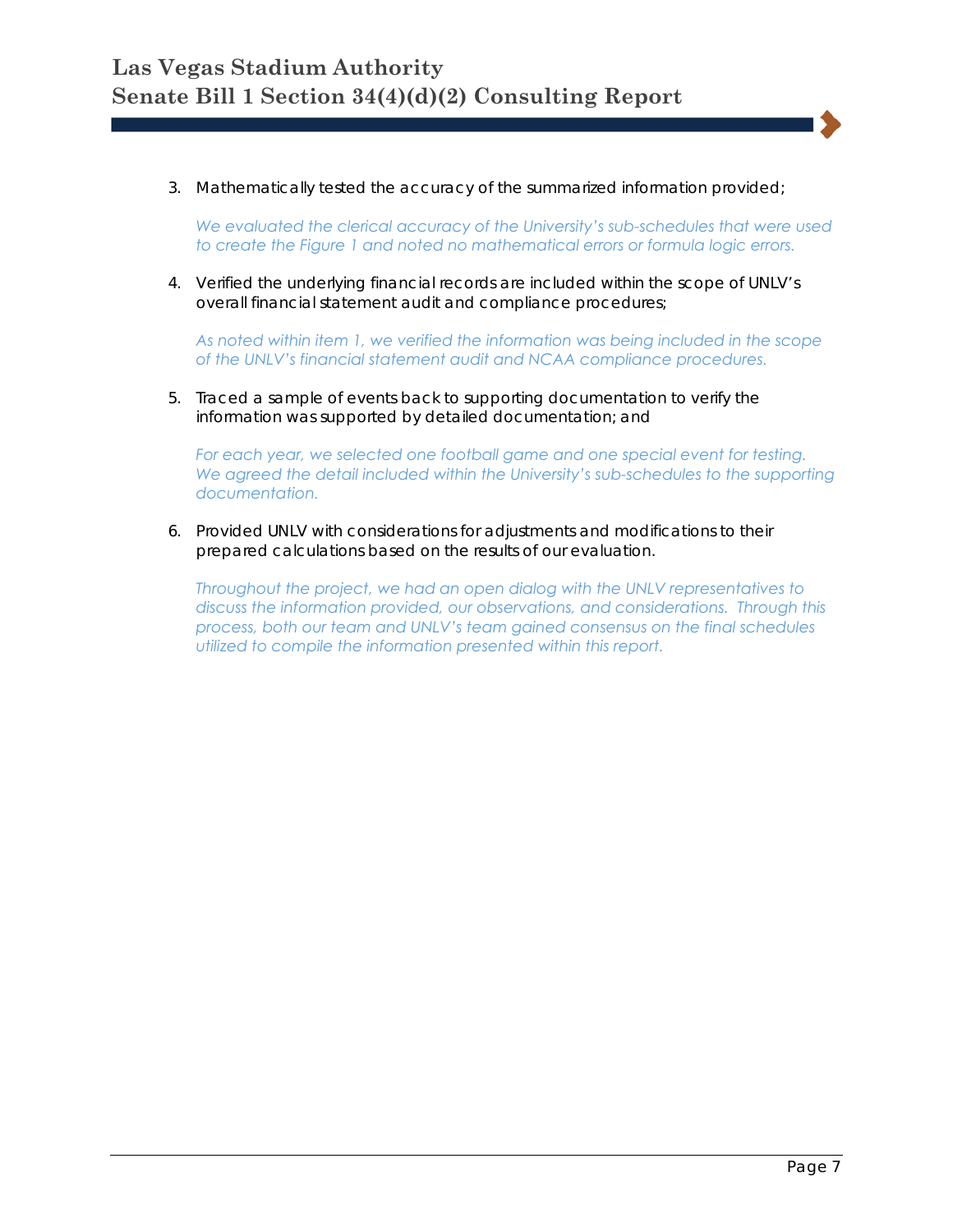## **RubinBrown's Recommendation of the Base Year**

RubinBrown recommends that the Las Vegas Stadium Authority Board of Directors select Fiscal Year 2016 as the Base Year for computing the potential lost net income from the closure of Sam Boyd Stadium. This recommendation is based on the conclusion that Fiscal Year 2016 is the most representative of the net income generated from the operation of Sam Boyd Stadium prior to the opening of Allegiant stadium. The UNLV's athletics department is also in mutual agreement with this recommendation, as they independently concluded that Fiscal Year 2016 should be utilized as the Base Year when applying the provisions of Senate Bill 1 Section 34(4)(d).

If the Board of Directors follows our recommendation and selects Fiscal Year 2016 as the Base Year, the stadium related net income threshold would become \$5.0 million. This means that for the University to benefit from the \$3.5 million available under SB 1, UNLV must demonstrate that their net income generated from the use of Allegiant Stadium was less than \$5 million. Furthermore, for UNLV to be entitled to receive the full \$3.5 million made available under SB 1, the University's net income from the use of Allegiant Stadium will have to be less than \$1.5 million.

The following summarizes the various considerations that emerged from our analysis and led us to conclude that 2016 was the most representative year available for selection:

- Exclusion of Fiscal Year 2020 from consideration due to the COVID-19 pandemic;
- Decline in Other Event Revenues Subsequent to the Passage of SB 1; and
- Historical Trend Analysis.

 $\overline{\phantom{a}}$ 

#### **Exclusion of Fiscal Year 2020 from Consideration Due to the COVID-19 Pandemic**

The net income generated in Fiscal Year 2020 was severely impacted by the SAR-CoV-2 (COVID-19) pandemic and thus was excluded from our overall consideration, as Fiscal Year 2020 was not considered a representative year. Utilizing the historical data, it is estimated that Sam Boyd Stadium lost upwards of \$2.5 million in Other Event Revenues as a result of the COVID-19 pandemic. This estimate is based on the median Other Event Revenues produced between March and June of each fiscal year dating back to the Fiscal Year ended June 30, 2013, through the Fiscal Year ended June 30, 2020, and the timing of the public health warnings and subsequent government imposed restrictions that were issued amidst the beginning of the COVID-19 pandemic.

The following summarizes the timeline of pertinent public health warnings and government imposed restrictions:

- January 23, 2020, the World Health Organization issues its first statement on the COVID-19 virus after convening an emergency committee to discuss the outbreak of COVID-19 on January 22, 2020;12
- March 11, 2020, the World Health Organization declared a global pandemic in response to the COVID-19 pandemic;<sup>13</sup>
- March 12, 2020, the Nevada Governor declared a State of Emergency for COVID-19;14

<sup>12</sup> World Health Organization. (January 23, 2020). *Statement on the first meeting of the International Health Regulations (2005) Emergency Committee regarding the outbreak of novel coronavirus (2019-nCOV)*. https://www.who.int/news/item/23-01-2020-statement-on-themeeting-of-the-international-health-regulations-(2005)-emergency-committee-regarding-the-outbreak-of-novel-coronavirus-(2019-

ncov) 13 World Health Organization. (March 11, 2020). *WHO Director-General's opening remarks at the media briefing on COVID-19 – 11 March 2020*. https://www.who.int/director-general/speeches/detail/who-director-general-s-opening-remarks-at-the-media-briefing-oncovid-19---11-march-2020

<sup>14</sup> Nevada Governor. (March 12, 2020). *2020-03-12 - COVID-19 Declaration of Emergency.* Retrieved from *https://gov.nv.gov/News/Archives/Emergency\_Orders\_Archive\_2020/*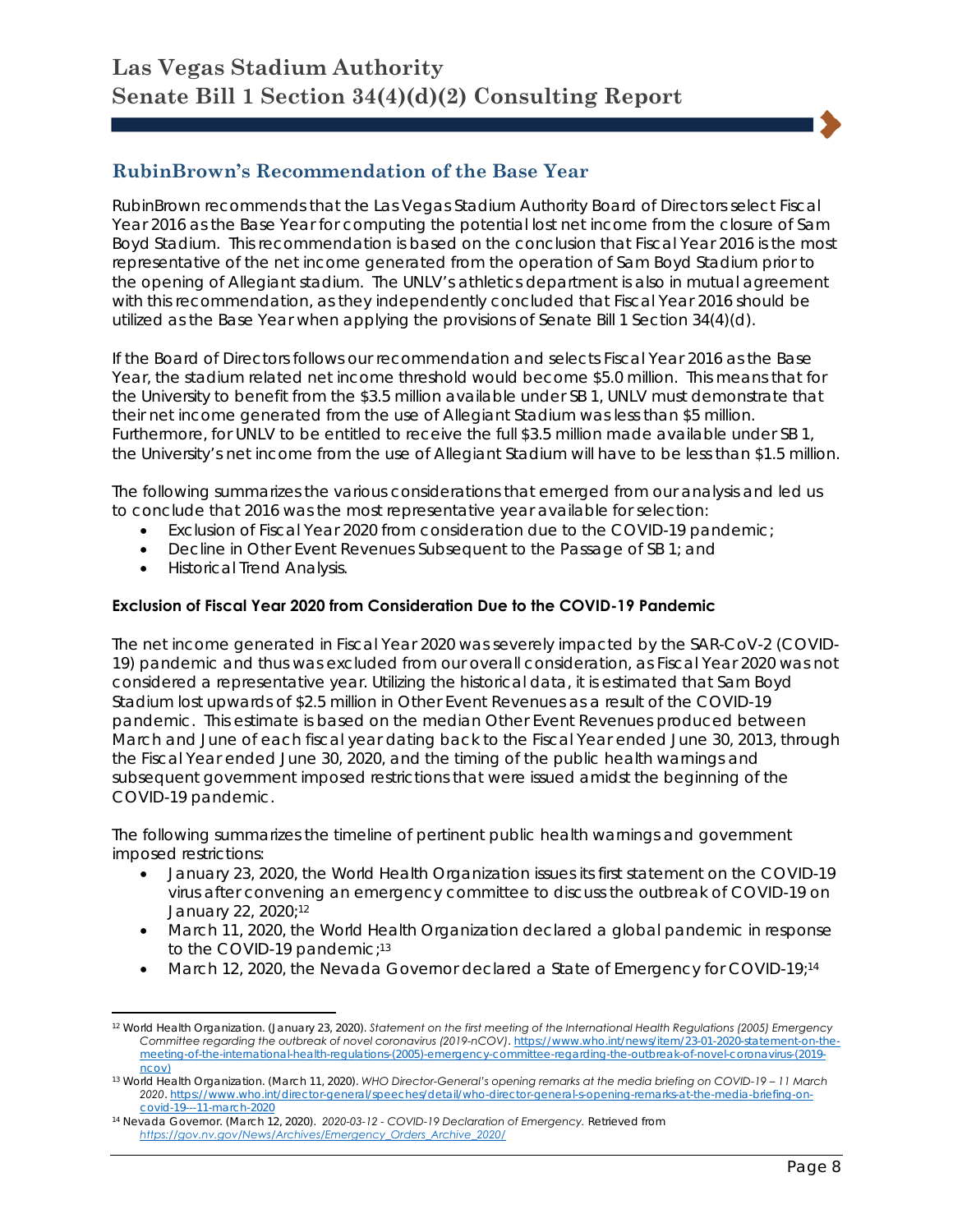- March 13, 2020, the United States President declared a Nationwide Emergency in response to COVID-19;15 and
- March 20, 2020, the Nevada Governor issued Declaration of Emergency for COVID-19 Directive 003, which suspended the operation of all non-essential business.16

The March 20, 2020, directive was not lifted until after Fiscal Year 2020 concluded and effectively closed Sam Boyd Stadium. As a result of both the March 20, 2020, directive and the earlier warnings, the University saw a significant loss in revenues from the COVID-19 pandemic. The following table depicts the other event revenues generated between March and June of each fiscal year:

|                                               |                        |                                              | % of Other Event | % of Total                                  |  |  |  |
|-----------------------------------------------|------------------------|----------------------------------------------|------------------|---------------------------------------------|--|--|--|
|                                               |                        | Revenue                                      | Revenue          | Revenue                                     |  |  |  |
|                                               |                        | Generated                                    | Generated        | Generated                                   |  |  |  |
| Total Other                                   | <b>Total Sam Boyd</b>  |                                              |                  | <b>Between March</b>                        |  |  |  |
| <b>Event Revenue</b>                          | <b>Stadium Revenue</b> | & June                                       | June             | & June                                      |  |  |  |
| <b>Years Displayed for Historical Context</b> |                        |                                              |                  |                                             |  |  |  |
| \$<br>5,199,182                               | \$<br>7,691,306        | \$<br>2,112,470                              | 40.6%            | 27.5%                                       |  |  |  |
| 5,194,606<br>\$                               | \$<br>7,939,145        | \$<br>2,355,297                              | 45.3%            | 29.7%                                       |  |  |  |
| \$<br>5,466,181                               | 7,872,816<br>\$        | 2,034,278<br>\$                              | 37.2%            | 25.8%                                       |  |  |  |
| <b>Eligible Base Years for Selection</b>      |                        |                                              |                  |                                             |  |  |  |
| 4,632,411<br>\$                               | \$<br>7,960,682        | \$<br>3,404,805                              | 73.5%            | 42.8%                                       |  |  |  |
| \$<br>4,642,173                               | \$<br>7,545,452        | \$<br>3,472,893                              | 74.8%            | 46.0%                                       |  |  |  |
| \$<br>4,100,998                               | \$<br>7,105,322        | \$<br>2,901,373                              | 70.7%            | 40.8%                                       |  |  |  |
| \$<br>4,399,855                               | \$<br>7,148,429        | \$<br>2,580,036                              | 58.6%            | 36.1%                                       |  |  |  |
| \$<br>1,758,897                               | 5,488,183<br>\$        | \$<br>50,827                                 | 2.9%             | 0.9%                                        |  |  |  |
|                                               |                        |                                              |                  |                                             |  |  |  |
| \$<br>4,805,058                               | \$<br>7,609,022        | \$<br>2,694,450                              | 57.3%            | 35.5%                                       |  |  |  |
| \$<br>4,642,173                               | \$<br>7,691,306        | \$<br>2,580,036                              | 58.6%            | 36.1%                                       |  |  |  |
|                                               |                        | Figure 2: Other Event Revenue by Fiscal Year |                  | Between March<br><b>Between March &amp;</b> |  |  |  |

*Note 2: The shift in revenues generated between March and June significantly increased between FY 2015 and FY 2016, as the tim ing of the USA Sevens (Rugby) event shifted from February to March of each fiscal year. This one event, on average, generated \$1.25 m illion in annual revenue. Note 1: FY 2020 was excluded from the average and m edian com putations, based on the adverse im pacts of COVID-19.*

As displayed in Figure 2, the Other Event Revenues generated by Sam Boyd Stadium declined from \$4.4 million in Fiscal Year 2019 to \$1.8 million in Fiscal Year 2020. This decline in other event revenues can be further explained when comparing the data in Figure 2 to the historical timeline of public health warnings and government imposed restrictions.

Prior to Fiscal Year 2020, the median Other Event Revenues generated by Sam Boyd Stadium between March and June of each fiscal year was \$2.6 million. In Fiscal Year 2020, the Other Event Revenues recorded between March and June was \$50.8 thousand. The difference in the actual revenues recorded and the historical median is \$2.5 million.

Using both the historical Other Event Data and the public health warnings around the COVID-19 pandemic, we concluded that Fiscal Year 2020 should be excluded from our analysis as the results were not representative of the net income generated from the operation of Sam Boyd Stadium.

 $\overline{a}$ 

<sup>15</sup> The White House. (March 13, 2020). *Proclamation on Declaring a National Emergency Concerning the Novel Coronavirus Disease (COVID-19) Outbreak.* Retrieved from https://trumpwhitehouse.archives.gov/presidential-actions/proclamation-declaring-national-

emergency-concerning-novel-coronavirus-disease-covid-19-outbreak/ 16 Nevada Governor. (March 20, 2020). *2020-03-20 – COVID-19 Declaration of Emergency Directive 003 (Attachments).* Retrieved from *https://gov.nv.gov/News/Archives/Emergency\_Orders\_Archive\_2020/*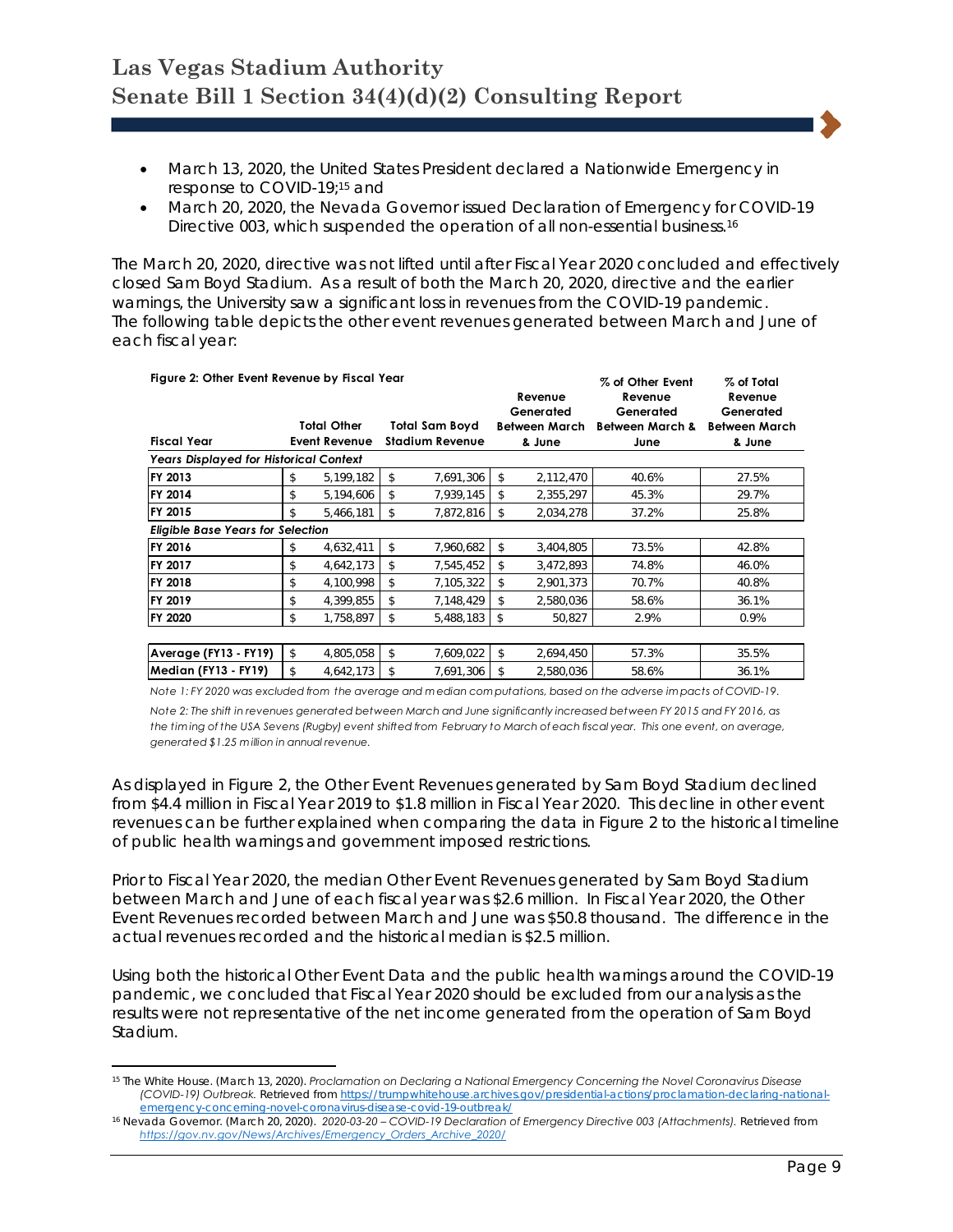#### **Decline in Other Events Subsequent to the Passage of SB 1**

Subsequent to the announcement and passage of SB 1, we noted a decline in the quantity of other events hosted at Sam Boyd Stadium that began in Fiscal Year 2017 and continued throughout the period of analysis. During our meetings with University personnel, we noted that the decline in events was attributed to a decline in corporate events and soccer exhibitions held at Sam Boyd Stadium.

The following figure presents the other event revenues and the number of other events held by year:

|                                        |             | <b>Historical Period</b> |             | <b>Years Eligible for Selection</b> |             |                   |             |  |  |
|----------------------------------------|-------------|--------------------------|-------------|-------------------------------------|-------------|-------------------|-------------|--|--|
|                                        | FY 2013     | FY 2014                  | FY 2015     | FY 2016                             | FY 2017     | FY 2018           | FY 2019     |  |  |
| <b>Other Event</b><br><b>Revenues</b>  | \$5,199,182 | \$5,194,606              | \$5,466,181 | \$4,632,411                         | \$4,642,173 | \$4,100,998       | \$4,399,855 |  |  |
| # of Other Events<br><b>Hosted</b>     | 17          | 21                       | 14          | 14                                  | 10          | $12 \overline{ }$ | 8           |  |  |
| # of Community<br><b>Events Hosted</b> | 6           | $12 \,$                  | 5           |                                     | 4           |                   |             |  |  |
| Adjusted # of<br><b>Events Hosted</b>  | 11          |                          |             |                                     | 6           |                   |             |  |  |

#### **Figure 3: Other Event Revenues and Number of Other Events By Fiscal Year**

*Note: For purposes of this analysis, community events are defined as events hosted for the benefit of the community and not the purpose of generating revenues. Each event generated less than \$50k in top line revenue. Examples of these events include 5k runs, Car Swap Meets, NIAA Football Championships, and Band Competitions.* 

When comparing the historical period (Fiscal Years 2013 – 2015) to the Years Eligible for Selection (Fiscal Years 2016 – 2019) we noted the following trends:

- The number of events held at Sam Boyd Stadium, after adjustment for community focused events, remained relatively consistent between Fiscal Years 2013 and 2016. Beginning in Fiscal Year 2017, the University began to see a decline in large revenue events being hosted.
- There was a reduction in soccer matches held at Sam Boyd Stadium subsequent to the passage of SB 1. Prior to the passage of SB 1 (July 2012 through October 2016), Sam Boyd Stadium hosted 8 soccer matches, including the El Super Clasico in Fiscal Year 2014 (the biggest rivalry match in Mexican Soccer). Subsequent the passage of SB 1, Sam Boyd Stadium only hosted two soccer matches between October 2016 and June 2019. The two matches hosted after the passage of SB 1 included the Mexico vs. Iceland match on February 8, 2017, and the Club Leon vs. Club Tijuana match on July 8, 2017; both of these matches had been booked and marketed prior to the passage of SB 1.
- There was a significant reduction in the number of corporate events held at Sam Boyd Stadium that began in Fiscal Year 2017. During the three-year Historical Period, there were six corporate events that included events hosted by Polaris, Toyota, and State Farm. In comparison, during the four Years Eligible for Selection, there was only one event, which was the State Farm event occurring in Fiscal Year 2019.
- The decline in revenues between Fiscal Year 2015 and Fiscal Year 2016 was primarily based on the State Farm Event being held in Fiscal Year 2015 which generated over \$1 million in revenues for Sam Boyd Stadium.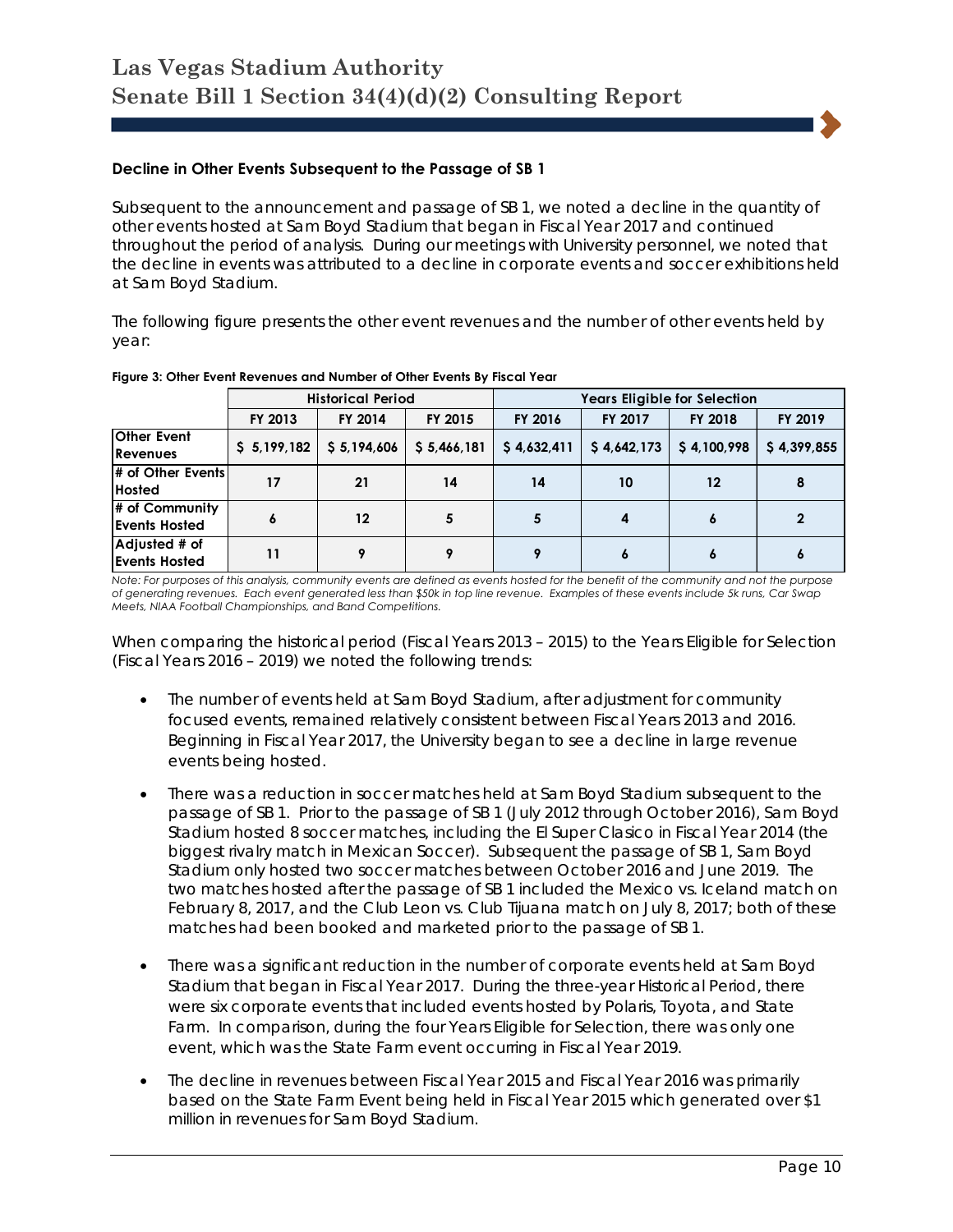• Between Fiscal Years 2013 and 2019, there were five recurring annual events that were always held at Sam Boyd Stadium. These events included a fall Supercross, spring Supercross, the Las Vegas Bowl NCAA football game, the Rugby tournament held each spring, and the Monster Jam held each Spring.

As previously stated, we noted in our discussions with University personnel, there was a decline in other events that occurred after the passage of SB 1. This observation was consistent with the overall trends that emerged from our analysis of the revenues and income generated from each individual event. While there were a variety of qualitative factors that led to the decline in events, we did note, during our inquiries with University management, that the ability to book large revenue producing events (i.e. international soccer exhibitions or corporate events) was significantly diminished by the announcement of a new stadium. The known factors leading to these challenges included organizers choosing to forgo hosting a soccer match or event in Las Vegas in anticipation of a larger stadium being available as early as 2020, the inability to book multi-year deals at Sam Boyd Stadium with its impending closure in 2020, and an overall lack of resources dedicated to Sam Boyd Stadium in anticipation of its closure in 2020.

In summary, after the public's awareness of the impending closure of Sam Boyd Stadium there was both a reduction in the number of events held at Sam Boyd Stadium and Other Event Revenues generated from the operation of the Stadium. As a result of this decline in Other Events, we concluded that Fiscal Year 2016 was the most representative year available, as it was not impacted by the public's awareness of Senate Bill 1.

#### **Historical Trend Analysis**

Our historical trend analysis utilized the revenues, expenses, and net income generated for each fiscal year available for selection and the three years of historical data. The analysis ultimately led us to determining that Fiscal Year 2016 was the most representative. Using the information gathered during our analysis of Other Events, we examined the historical trend of revenues, expenses, and net income using two distinct periods of data. The first approach was to look at the trend data for the years prior to the passage of SB 1 and the second approach was to look at all of the data made available. The different analysis taken by our team included comparing the available Base Years to the overall averages and medians and analyzing the historical trend line.

#### *Comparison of Base Years to Overall Averages and Medians*

The following summarizes the averages and medians for the two distinct periods of data.

| rigure 4. Historical Averages and Medians |                                                               |           |    |                                                               |                |           |    |           |
|-------------------------------------------|---------------------------------------------------------------|-----------|----|---------------------------------------------------------------|----------------|-----------|----|-----------|
|                                           | <b>Analysis of Fiscal Years</b><br>Prior to SB 1 (FY 13 - 16) |           |    | <b>Analysis of All Available</b><br>Fiscal Years (FY 13 - 19) |                |           |    |           |
|                                           | Average                                                       |           |    | Median                                                        |                | Average   |    | Median    |
| Revenues                                  |                                                               |           |    |                                                               |                |           |    |           |
| <b>Football Revenues</b>                  | \$                                                            | 2,742,892 |    |                                                               | \$             | 2,803,964 |    |           |
| Other Event Revenues                      |                                                               | 5,123,095 |    |                                                               |                | 4.805.058 |    |           |
| <b>Total Revenues</b>                     | \$                                                            | 7,865,987 | \$ | 7.905.981                                                     | \$             | 7,609,022 | \$ | 7.691.306 |
|                                           |                                                               |           |    |                                                               |                |           |    |           |
| <b>Operating Expenses</b>                 |                                                               |           |    |                                                               |                |           |    |           |
| <b>Event Related Expenses</b>             | \$                                                            | 642.966   |    |                                                               | \$             | 608.792   |    |           |
| Maintenance                               |                                                               | 274,497   |    |                                                               |                | 303.812   |    |           |
| <b>Utilities</b>                          |                                                               | 512,845   |    |                                                               |                | 527,071   |    |           |
| General & Administrative                  |                                                               | 1.452.074 |    |                                                               |                | 1.504.604 |    |           |
| <b>Total Operating Expenses</b>           | \$                                                            | 2,882,382 | \$ | 2,897,735                                                     | $\mathfrak{L}$ | 2,944,279 | \$ | 2,957,951 |
|                                           |                                                               |           |    |                                                               |                |           |    |           |
| Net Income                                | \$                                                            | 4.983.605 | S. | 5.008.246                                                     | \$             | 4.664.743 | \$ | 4.733.355 |

**Figure 4: Historical Averages and Medians**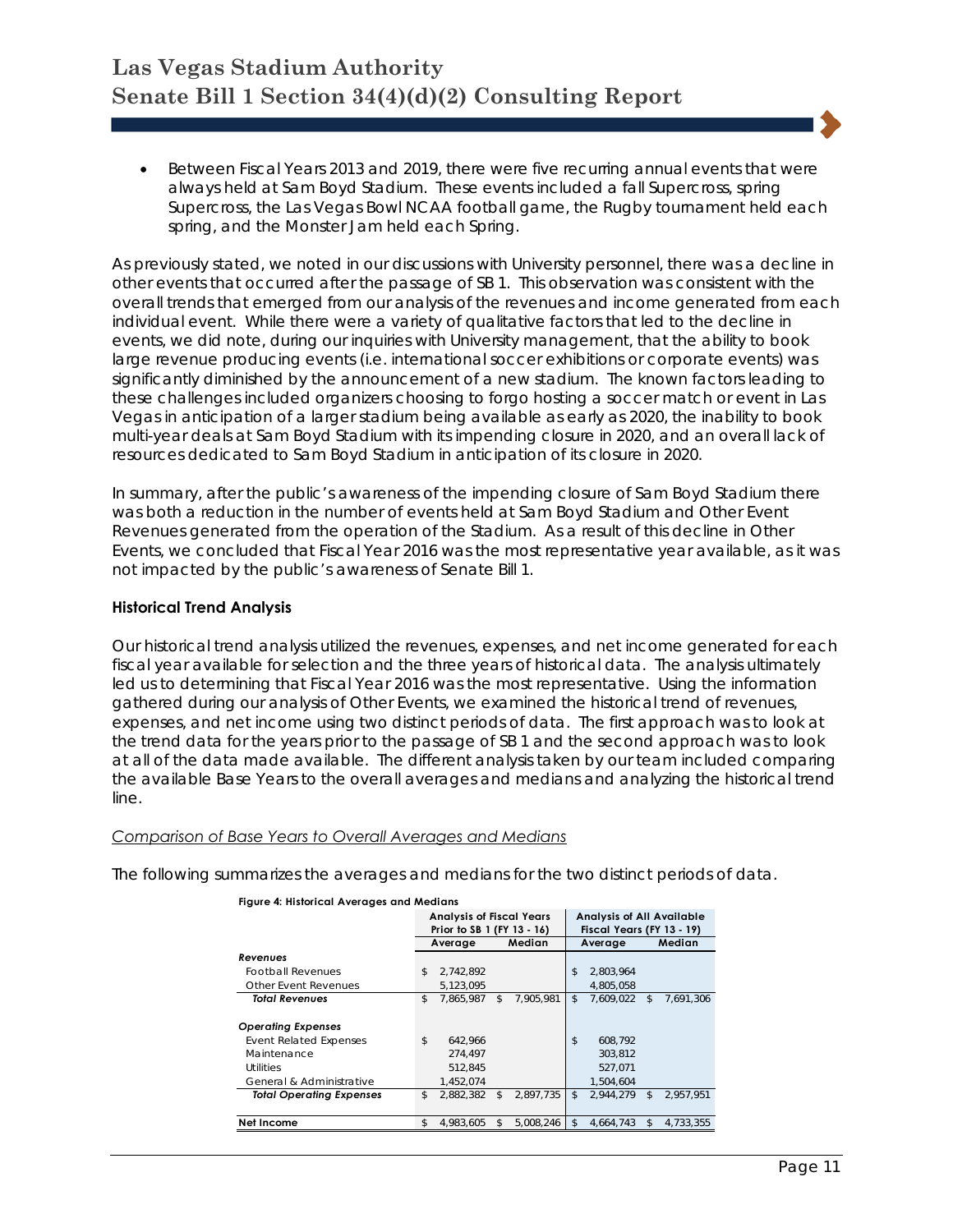When examining the averages and medians from both sets of data included within Figure 4, we noted that the overall analysis suggested that the Base Year total net income should be between \$4.66 million and \$5.0 million. When comparing this amount to the net income generated in each eligible year, as depicted in Figure 1 on page 3, we noted that Fiscal Years 2016 and 2017 were the closest eligible Base Years to this suggested range and Fiscal Year 2016 was the only year that fell within the suggested range.

#### *Consideration of the Overall Trend in Revenues, Expenses, and Net Income*

The following details the historical trend in revenues, expenses and net income dating back to Fiscal Year 2013:





Note: The net income values displayed in Figure 5 are based on the rounded net income amounts presented in Figure 1.

When looking at the overall trend in revenues, expenses, and net income, we noted that there were two distinct trends that also aligned with the passage of SB 1. Between Fiscal Years 2013 and Fiscal Years 2016, revenues, expenses, and net income stayed relatively constant with an overall annual net income level of \$5.0 million.

Beginning in Fiscal Year 2017, we noted that the revenues from Other Events and overall net income began to decline, which was consistent with the decrease in the number of Other Events held at Sam Boyd Stadium during this time. As this information remained consistent with our analysis of the individual Other Events hosted at Sam Boyd Stadium, we concluded that the selection of FY 2016 was the most representative of the net income generated by Sam Boyd Stadium prior to the opening of Allegiant Stadium.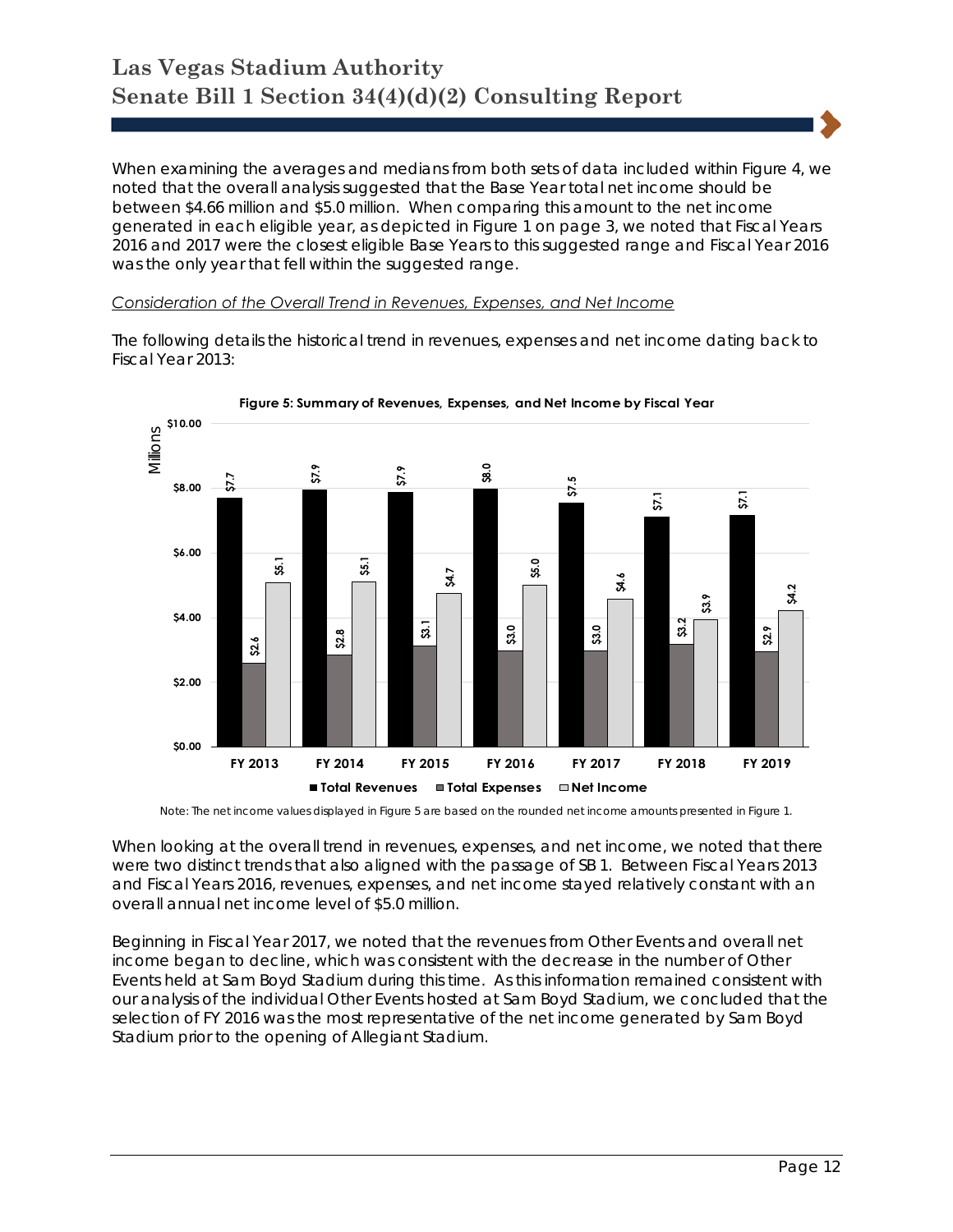# **Concluding Summary**

The objective of our project was to assist the Las Vegas Stadium Authority's Board of Directors in identifying the Base Year that is the most representative fiscal year net income generated by the University's operation of Sam Boyd Stadium before the Allegiant Stadium project opened to the public. The project scope included obtaining schedules from the University that detailed the net income generated by Sam Boyd Stadium, analyzing the information being provided, and providing our professional recommendation to the Las Vegas Stadium Authority's Board of Directors. The accuracy of the information provided and the components included in computing Sam Boyd Stadium's net income was the responsibility of UNLV.

After performing the various analysis, as detailed throughout this report, we are recommending that the Fiscal Year ended June 30, 2016, be utilized as the Base Year when applying the provisions of Senate Bill 1 Section 34(4)(d). Our recommendation of using Fiscal Year 2016 as the Base Year is based on the following:

- 1. Fiscal Year 2020 being excluded from consideration as it was adversely impacted by the COVID-19 pandemic;
- 2. Subsequent the public's knowledge of Senate Bill 1 (October 2016), there was a decline in Non-football related events hosted at Sam Boyd Stadium, which adversely impacted the net income generated by Sam Boyd Stadium; and
- 3. The net income generated by Sam Boyd Stadium in Fiscal Year 2016, was the most representative when analyzing the historical data.

If the Board of Directors follows our recommendation and selects Fiscal Year 2016 as the Base Year, the stadium related net income threshold would become \$5.0 million. This means that for the University to benefit from the \$3.5 million available under SB 1, UNLV must demonstrate that their net income generated from the use of Allegiant Stadium was less than \$5 million. Furthermore, for UNLV to be entitled to receive the full \$3.5 million made available under SB 1, the University's net income from the use of Allegiant Stadium will have to be less than \$1.5 million.

We would like to express our gratitude to all individuals involved with this project. Each person involved was accessible and responsive to our requests for information.